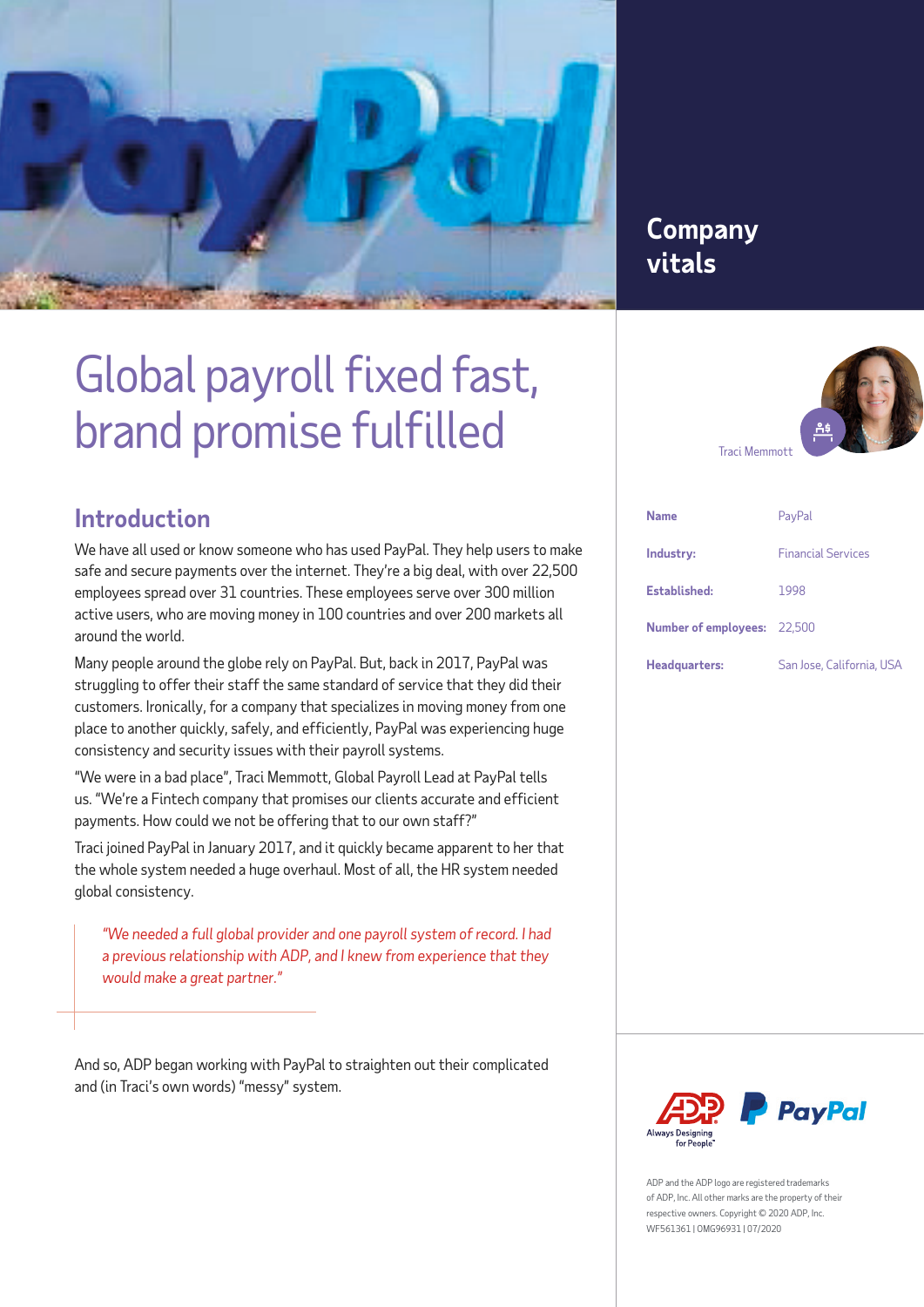## **The challenge**

The situation in 2017 was desperate. "At that time", Traci tells us, "we had 16 different providers. They were all on different platforms, they all had different contracts, it really was a mess. We had a lot of compliance issues, we had late payments, we had incorrect data coming from our HR systems. We had service issues. Our payroll specialists were handling all of our case volumes and they weren't keeping up. Response times from our vendors were really dismal. The quality of data from our HCM system wasn't reliable… the list goes on."

And then there was the data security problem. "We had a large number of data security controls which were being inconsistently applied." That kind of issue incurs fines — for which global company directors would be personally liable.

ADP and PayPal began working on a plan that would bring PayPal's inconsistent HR into line as quickly as possible while remaining fully compliant with both data regulations and PayPal's own best-practice protocols.

By January 2018, they began to disseminate the new system throughout PayPal's European operations. Considering the scale of the previous problems, this was a quick turnaround. Traci credits strongly defined roles and a great relationship with their ADP project manager for the speed and efficiency with which this complicated work was completed.

Over the course of 18 months, ADP was phased in to replace multiple vendors as PayPal's global payroll partner. "We redesigned our entire payroll organization so that we could increase spans, optimize work assignments and increase our key controls", Traci says.



"Right at the outset I asked for a specific ADP project manager who I had worked with before. We really needed to have someone at ADP who was on board with our needs and that we could develop a strong relationship with. Someone who got our vision. And that's what we got, and it made a huge difference".

**Traci Memmott**  Global Payroll Lead



ADP and the ADP logo are registered trademarks of ADP, Inc. All other marks are the property of their respective owners. Copyright © 2020 ADP, Inc. WF561361 | OMG96931 | 07/2020